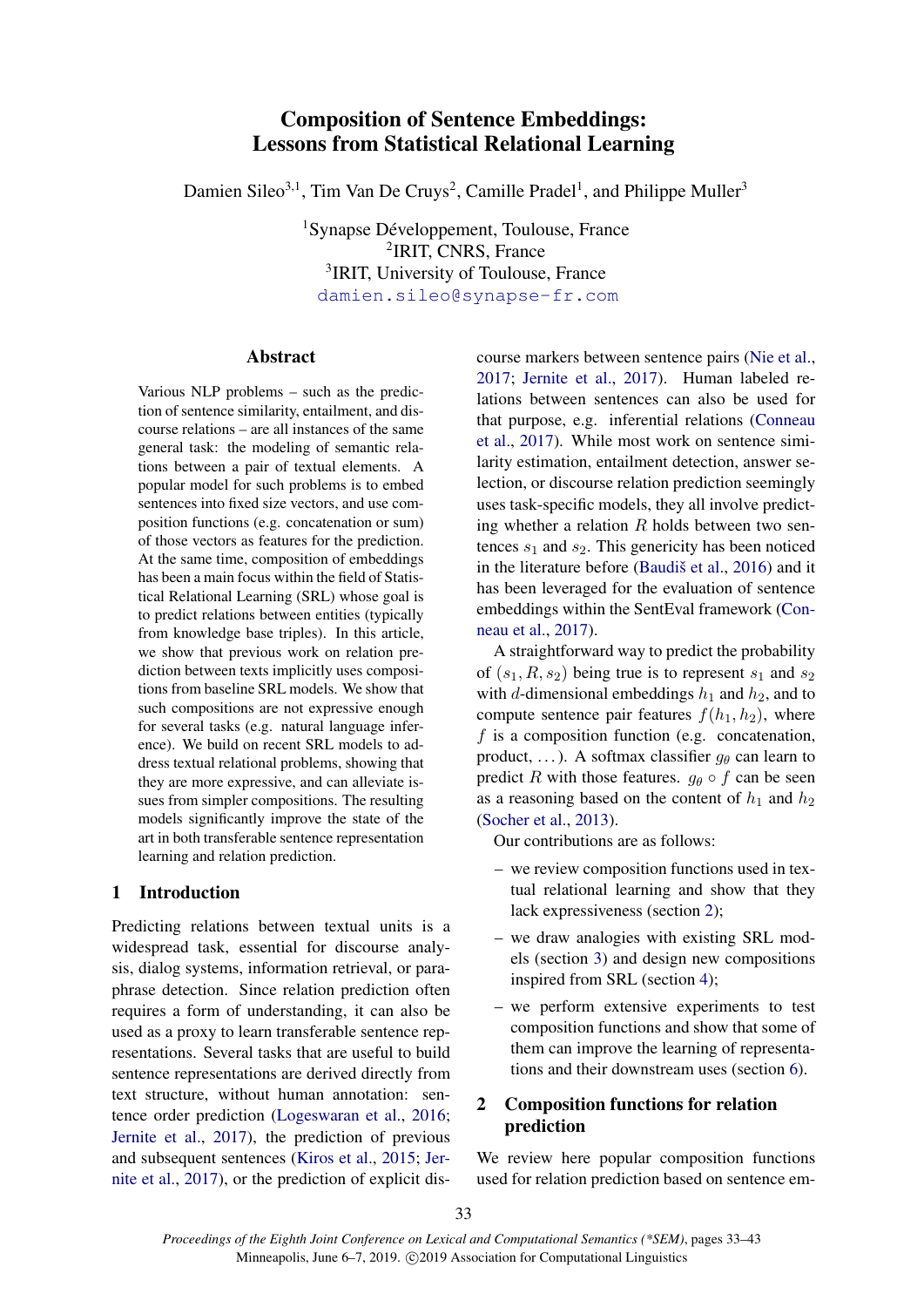beddings. Ideally, they should simultaneously fulfill the following minimal requirements:

- make use of interactions between representations of sentences to relate;
- allow for the learning of asymmetric relations (e.g. entailment, order);
- be usable with high dimensionalities (parameters  $\theta$  and  $f$  should fit in GPU memory).

Additionally, if the main goal is transferable sentence representation learning, compositions should also incentivize gradually changing sentences to lie on a linear manifold, since transfer usually uses linear models. Another goal can be learning of transferable *relation* representation. Concretely, a sentence encoder and  $f$  can be trained on a base task, and  $f(h_1, h_2)$  can be used as features for transfer in another task. In that case, the geometry of the sentence embedding space is less relevant, as long as the  $f(h_1, h_2)$ space works well for transfer learning. Our evaluation will cover both cases.

A straightforward instantiation of  $f$  is concatenation [\(Hooda & Kosseim,](#page-8-2) [2017\)](#page-8-2):

$$
f_{[,]}(h_1, h_2) = [h_1, h_2] \tag{1}
$$

However, *interactions* between  $s_1$  and  $s_2$  cannot be modeled with  $f_{[,]}$  followed by a softmax regression. Indeed,  $f_{[,]}(h_1, h_2)\theta$  can be rewritten as a sum of independent contributions from  $h_1$  and  $h_2$ , namely  $\theta_{[0:d]}h_1 + \theta_{[d:2d]}h_2$ . Using a multi-layer perceptron before the softmax would solve this issue, but it also harms sentence representation learning [\(Conneau et al.,](#page-8-0) [2017;](#page-8-0) [Logeswaran et al.,](#page-9-4) [2018\)](#page-9-4), possibly because the perceptron allows for accurate predictions even if the sentence embeddings lie in a convoluted space. To promote interactions between  $h_1$  and  $h_2$ , element-wise product has been used in Baudiš et al.  $(2016)$ :

$$
f_{\odot}(h_1, h_2) = h_1 \odot h_2 \tag{2}
$$

Absolute difference is another solution for sentence similarity [\(Mueller & Thyagarajan,](#page-9-5) [2016\)](#page-9-5), and its element-wise variation may equally be used to compute informative features:

$$
f_{-}(h_1, h_2) = |h_1 - h_2| \tag{3}
$$

The latter two were combined into a popular instantiation, sometimes refered as *heuristic matching* [\(Tai et al.,](#page-10-1) [2015;](#page-10-1) [Kiros et al.,](#page-9-2) [2015;](#page-9-2) [Mou et al.,](#page-9-6)

[2016\)](#page-9-6):

<span id="page-1-4"></span>
$$
f_{\odot-}(h_1, h_2) = [h_1 \odot h_2, |h_2 - h_1|] \tag{4}
$$

Although effective for certain similarity tasks,  $f_{\odot}$  is symmetrical, and should be a poor choice for tasks like entailment prediction or prediction of discourse relations. For instance, if  $R_e$  denotes entailment and  $(s_1, s_2)$ = ("It just rained", "The ground is wet"),  $(s_1, R_e, s_2)$  should hold but not  $(s_2, R_e, s_1)$ . The  $f_{\odot}$  composition function is nonetheless used to train/evaluate models on entailment [\(Conneau et al.,](#page-8-0) [2017\)](#page-8-0) or discourse relation prediction [\(Nie et al.,](#page-9-3) [2017\)](#page-9-3).

Sometimes  $[h_1, h_2]$  is concatenated  $f_{\odot}$ −(h<sub>1</sub>, h<sub>2</sub>) [\(Ampomah et al.,](#page-8-3) [2016;](#page-8-3) [Conneau](#page-8-0) [et al.,](#page-8-0) [2017\)](#page-8-0). While the resulting composition is asymmetrical, the asymmetrical component involves no interaction as noted previously. We note that this composition is very commonly used. On the SNLI benchmark, $1\ 12$  $1\ 12$  out of the 25 listed sentence embedding based models use it, and 7 use a weaker form (e.g. omitting  $f_{\odot}$ ).

The outer product ⊗ has been used instead for asymmetric multiplicative interaction [\(Jernite](#page-9-1) [et al.,](#page-9-1) [2017\)](#page-9-1):

$$
f_{\otimes}(h_1, h_2) = h_1 \otimes h_2 \text{ where } (h_1 \otimes h_2)_{i,j} = h_{1i}h_{2j}
$$
\n(5)

This formulation is expressive but it forces  $g_{\theta}$  to have  $d^2$  parameters per relation, which is prohibitive when there are many relations and  $d$  is high.

The problems outlined above are well known in SRL. Thus, existing compositions (except  $f_{\otimes}$ ) can only model relations superficially for tasks currently used to train state of the art sentence encoders, like NLI or discourse connectives prediction.

## <span id="page-1-2"></span><span id="page-1-0"></span>3 Statistical Relational Learning models

<span id="page-1-3"></span>In this section we introduce the context of statistical relational learning (SRL) and relevant models. Recently, SRL has focused on efficient and expressive relation prediction based on embeddings. A core goal of SRL [\(Getoor & Taskar,](#page-8-4) [2007\)](#page-8-4) is to induce whether a relation  $R$  holds between two arbitrary entities  $e_1, e_2$ . As an example, we would like to assign a score to  $(e_1, R, e_2)$  = (Paris, LO-CATED IN, France) that reflects a high probability.

<span id="page-1-1"></span> $\frac{1}{\pi}$ <nlp.stanford.edu/projects/snli/>, as of February 2019.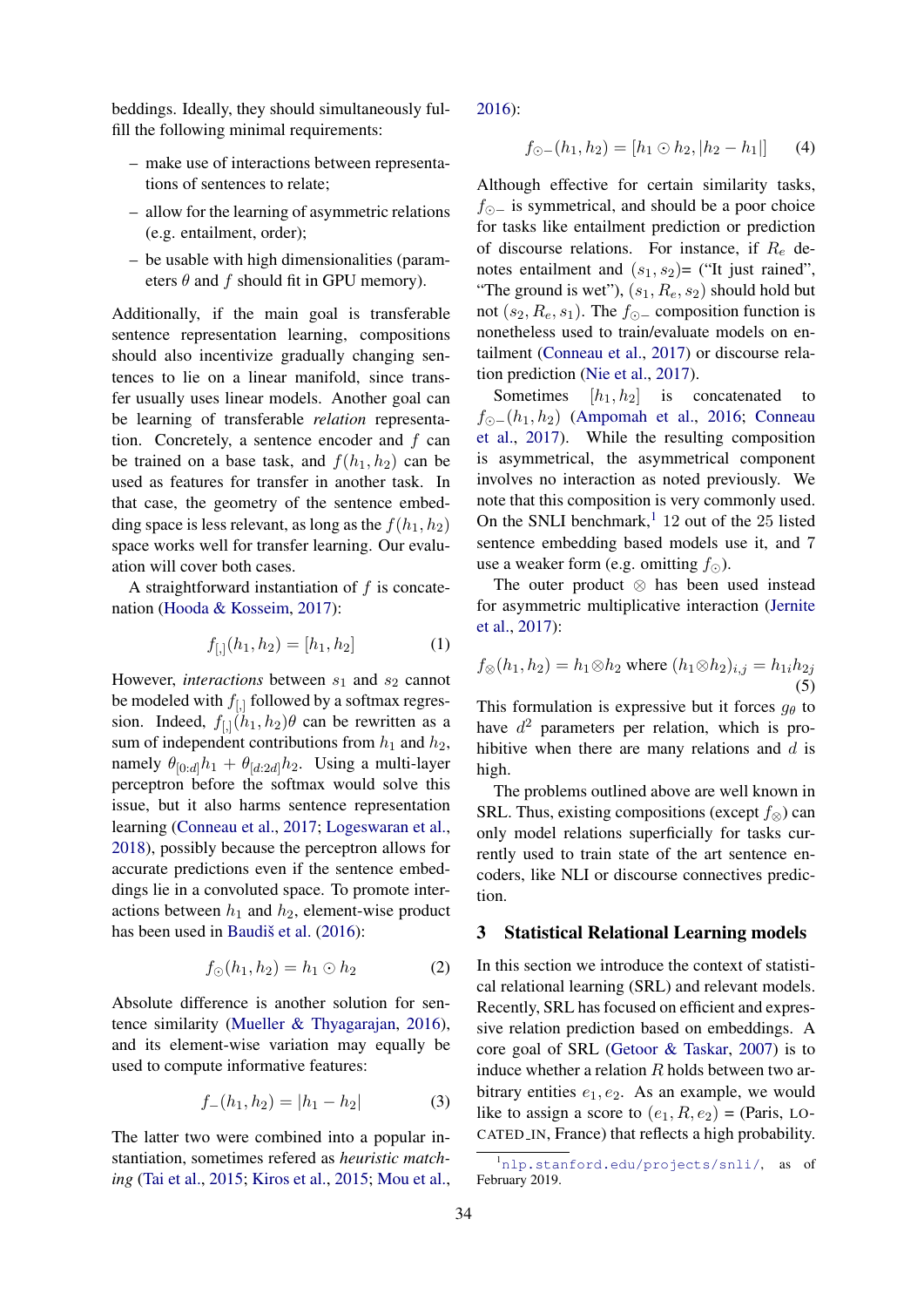<span id="page-2-1"></span>

| Model         | Scoring function                         | Parameters                 |
|---------------|------------------------------------------|----------------------------|
| Unstructured  | $  e_1 - e_2  _p$                        |                            |
| TransE        | $  e_1 + w_r - e_2  _p$                  | $w_r \in \mathbb{R}^d$     |
| <b>RESCAL</b> | $e_1^TW_re_2$                            | $W_r \in \mathbb{R}^{d^2}$ |
| DistMult      | $\langle e_1, w_r, e_2 \rangle$          | $w_r \in \mathbb{R}^d$     |
| ComplEx       | $\text{Re} < e_1, w_r, \overline{e_2} >$ | $w_r \in \mathbb{C}^d$     |

Table 1: Selected relational learning models. Unstructured is from [\(Bordes et al.,](#page-8-5) [2013a\)](#page-8-5), TransE from [\(Bordes et al.,](#page-8-6) [2013b\)](#page-8-6), RESCAL from [\(Nickel et al.,](#page-9-7) [2011\)](#page-9-7), DistMult from [\(Yang et al.,](#page-10-2) [2015\)](#page-10-2) and [\(Trouil](#page-10-3)[lon et al.,](#page-10-3) [2016\)](#page-10-3). Following the latter,  $\langle a, b, c \rangle$  denotes  $\sum_k a_k b_k c_k$ . Re $(x)$  is the real part of x, and p is commonly set to 1.

In embedding-based SRL models, entities  $e_i$  have vector representations in  $\mathbb{R}^d$  and a scoring function reflects truth values of relations. The scoring function should allow for relation-dependent reasoning over the latent space of entities. Scoring functions can have relation-specific parameters, which can be interpreted as relation embeddings. Table [1](#page-2-1) presents an overview of a number of state of the art relational models. We can distinguish two families of models: subtractive and multiplicative.

The TransE scoring function is motivated by the idea that translations in latent space can model analogical reasoning and hierarchical relationships. Dense word embeddings trained on tasks related to the distributional hypothesis naturally allow for analogical reasoning with translations without explicit supervision [\(Mikolov et al.,](#page-9-8) [2013\)](#page-9-8). TransE generalizes the older Unstructured model. We call them subtractive models.

The RESCAL, Distmult, and ComplEx scoring functions can be seen as dot product matching between  $e_1$  and a relation-specific linear transformation of  $e_2$  [\(Liu et al.,](#page-9-9) [2017\)](#page-9-9). This transformation helps checking whether  $e_1$  matches with some aspects of  $e_2$ . RESCAL allows a full linear mapping  $W_r e_2$  but has a high complexity, while Distmult is restricted to a component-wise weighting  $w_r \odot e_2$ . ComplEx has fewer parameters than RESCAL but still allows for the modeling of asymmetrical relations. As shown in [Liu et al.](#page-9-9) [\(2017\)](#page-9-9), ComplEx boils down to a restriction of RESCAL where  $W_r$ is a block diagonal matrix. These blocks are 2 dimensional, antisymmetric and have equal diagonal terms. Using such a form, even and odd indexes of e's dimensions play the roles of real and imaginary numbers respectively. The ComplEx model [\(Trouillon et al.,](#page-10-3) [2016\)](#page-10-3) and its variations

<span id="page-2-2"></span>

Figure 1: Implicit SRL model in text relation prediction

[\(Lacroix et al.,](#page-9-10) [2018\)](#page-9-10) yield state of the art performance on knowledge base completion on numerous evaluations.

## <span id="page-2-0"></span>4 Embeddings composition as SRL models

We claim that several existing models [\(Conneau](#page-8-0) [et al.,](#page-8-0) [2017;](#page-9-3) [Nie et al.,](#page-9-3) 2017; Baudiš et al., [2016\)](#page-8-1) boil down to SRL models where the sentence embeddings  $(h_1, h_2)$  act as entity embeddings  $(e_1, e_2)$ . This framework is depicted in figure [1.](#page-2-2) In this article we focus on sentence embeddings, although our framework can straightforwardly be applied to other levels of language granularity (such as words, clauses, or documents).

Some models [\(Chen et al.,](#page-8-7) [2017b;](#page-8-7) [Seo et al.,](#page-9-11) [2017;](#page-9-11) [Gong et al.,](#page-8-8) [2018;](#page-8-8) [Radford et al.,](#page-9-12) [2018;](#page-9-12) [De](#page-8-9)[vlin et al.,](#page-8-9) [2018\)](#page-8-9) do not rely on explicit sentence encodings to perform relation prediction. They combine information of input sentences at earlier stages, using conditional encoding or crossattention. There is however no straightforward way to derive transferable sentence representations in this setting, and so these models are out of the scope of this paper. They sometimes make use of composition functions, so our work could still be relevant to them in some respect.

In this section we will make a link between sentence composition functions and SRL scoring functions, and propose new scoring functions drawing inspiration from SRL.

## 4.1 Linking composition functions and SRL models

The composition function  $f_{\odot}$  from equation [2](#page-1-2) followed by a softmax regression yields a score whose analytical form is identical to the Distmult model score described in section [3.](#page-1-0) Let  $\theta_R$  denote the softmax weights for relation  $R$ . The logit score for the truth of  $(s_1, R, s_2)$  is  $f(h_1, h_2)\theta_R =$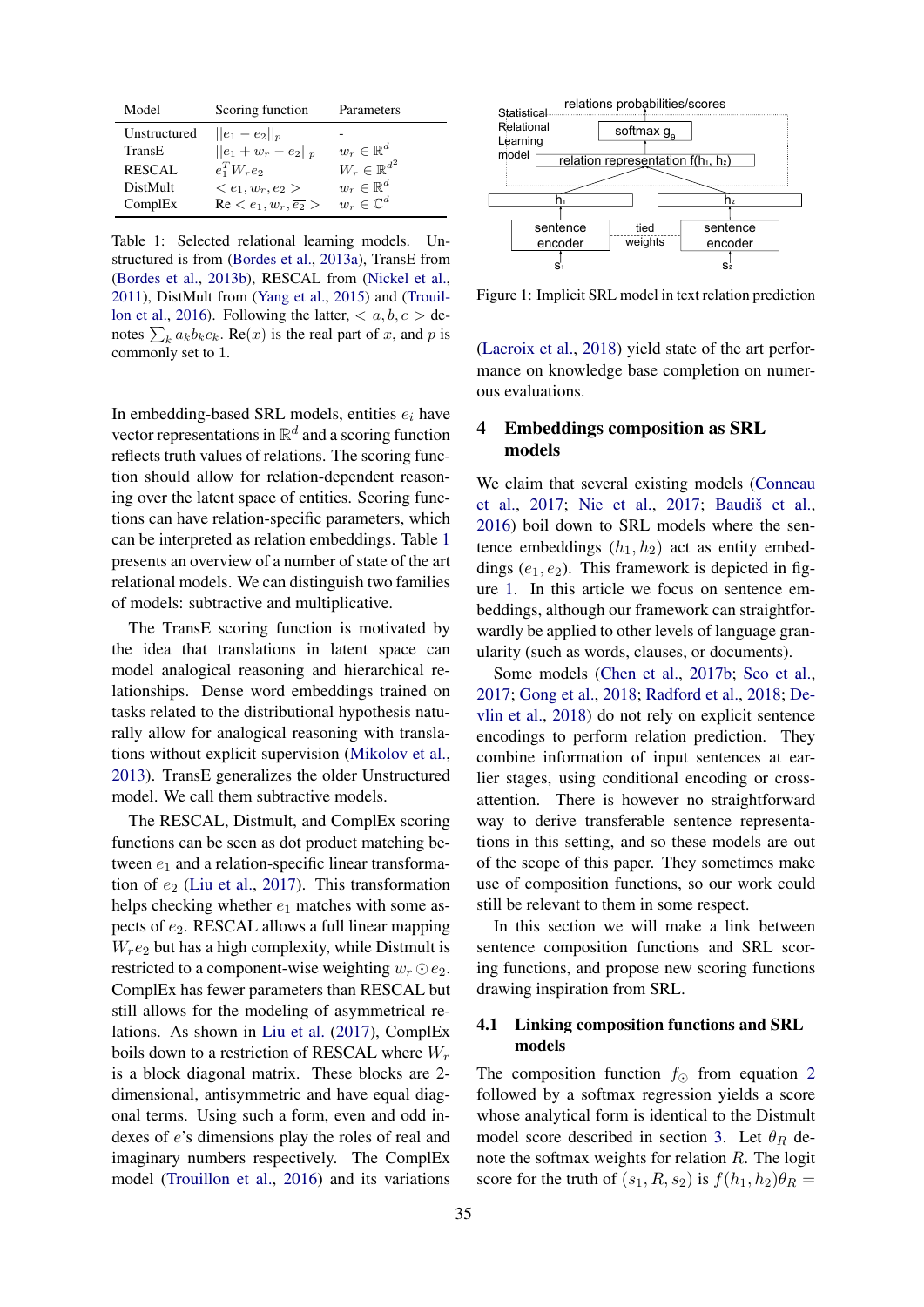<span id="page-3-0"></span>

(a) Score map of  $(s_1, R_{to\_the\_past}, s_2)$  over possible sentences s<sup>2</sup> using Unstructured composition.





(b) Score map of  $(s_1, R_{to-the-past}, s_2)$  over possible sentences s<sup>2</sup> using TransE composition.



(c) Score map of  $(s_1, R_{entailment}, s_2)$  over possible sentences (d) Score map of  $(s_1, R_{entailment}, s_2)$  over possible sentences s<sup>2</sup> using DistMult composition. s<sup>2</sup> using ComplEx composition.

Figure 2: Possible scoring function values according to different composition functions.  $s_1$  and R are fixed and color brightness reflects likelihood of  $(s_1, R, s_2)$  for each position of embedding  $s_2$ . (b) and (d) are respectively more expressive than (a) and (c).

 $(h_1 \odot h_2)\theta_R$  which is equal to the Distmult scoring function  $\langle h_1, \theta_R, h_2 \rangle$  if  $h_1, h_2$  act as entities embeddings and  $\theta_R$  as the relation weight  $w_R$ .

Similarly, the composition  $f_$  from equation [3](#page-1-3) followed by a softmax regression can be seen as an element-wise weighted score of Unstructured (both are equal if softmax weights are all unitary).

Thus,  $f_{\odot}$  from [4](#page-1-4) (with softmax regression) can be seen as a weighted ensemble of Unstructured and Distmult. These two models are respectively outperformed by TransE and ComplEx on knowledge base link prediction by a large margin [\(Trouillon et al.,](#page-10-3) [2016;](#page-10-3) [Bordes et al.,](#page-8-5) [2013a\)](#page-8-5). We therefore propose to change the Unstructured and Distmult in  $f_{\odot}$  such that they match their respective state of the art variations in the following sections. We will also show the implications of these refinements.

#### 4.2 Casting TransE as a composition

Simply replacing  $|h_2 - h_1|$  with

$$
f_t(h_1, h_2) = |h_2 - h_1 + t|
$$
, where  $t \in \mathbb{R}^d$  (6)

would make the model analogous to TransE.  $t$  is learned and is shared by all relations. A relationspecific translation  $t_R$  could be used but it would make f relation-specific. Instead, here, each dimension of  $f_t(h_1, h_2)$  can be weighted according

to a given relation. Non-zero t makes  $f_t$  asymmetrical and also yields features that allow for the checking of an analogy between  $s_1$  and  $s_2$ . Sentence embeddings often rely on pre-trained word embeddings which have demonstrated strong capabilities for analogical reasoning. Some analogies, such as *part-whole*, are computable with offthe-shelf word embeddings [\(Chen et al.,](#page-8-10) [2017a\)](#page-8-10) and should be very informative for natural language inference tasks. As an illustration, let us consider an artificial semantic space (depicted in figures [2a](#page-3-0) and [2b\)](#page-3-0) where we posit that there is a "to the past" translation t so that  $h_1 + t$  is the embedding of a sentence  $s_1$  changed to the past tense. Unstructured is not able to leverage this semantic space to correctly score  $(s_1, R_{to\_the\_past}, s_2)$  while TransE is well tailored to provide highest scores for sentences near  $h_1 + t$  where t is an estimation of t that could be learned from examples.

#### 4.3 Casting ComplEx as a composition

Let us partition  $h$  dimensions into two equally sized sets  $R$  and  $I$ , e.g. even and odd dimension indices of h. We propose a new function  $f_{\mathbb{C}}$  as a way to fit the ComplEx scoring function into a composition function.

$$
f_{\mathbb{C}}(h_1, h_2) = [h_1^{\mathcal{R}} \odot h_2^{\mathcal{R}} + h_1^{\mathcal{I}} \odot h_2^{\mathcal{I}}, h_1^{\mathcal{R}} \odot h_2^{\mathcal{I}} - h_1^{\mathcal{I}} \odot h_2^{\mathcal{R}}]
$$
(7)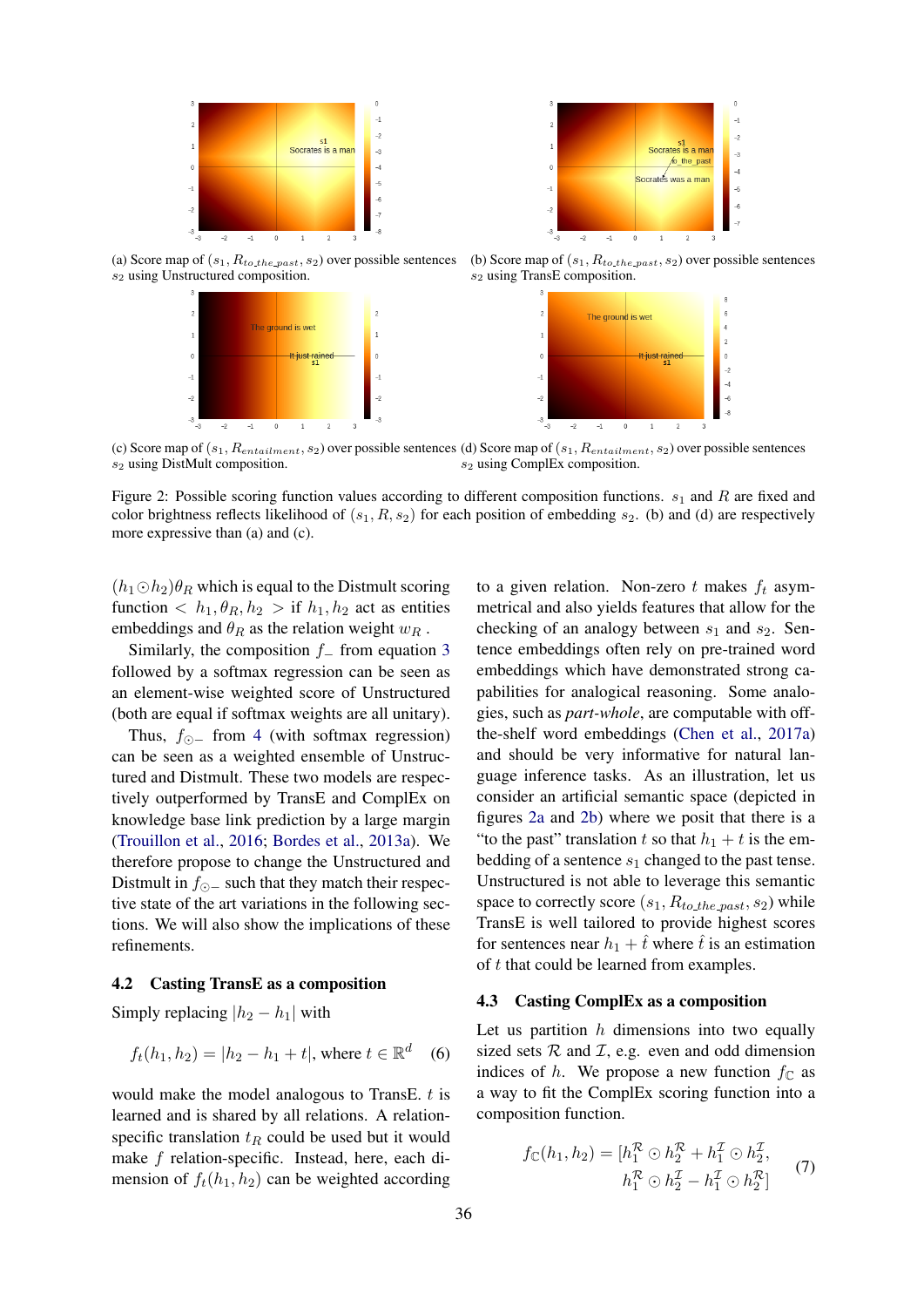$f_{\mathbb{C}}(h_1, h_2)$  multiplied by softmax weights  $\theta_r$ is equivalent to the ComplEx scoring function  $\text{Re} < h_1, \theta_r, \overline{h_2} >$ . The first half of  $\theta_r$  weights corresponds to the real part of ComplEx relation weights while the last half corresponds to the imaginary part.

 $f_{\mathbb{C}}$  is to the ComplEx scoring function what  $f_{\mathbb{C}}$ is to the DistMult scoring function. Intuitively, ComplEx is a minimal way to model interactions between distinct latent dimensions while Distmult only allows for identical dimensions to interact.

Let us consider a new artificial semantic space (shown in figures [2c](#page-3-0) and [2d\)](#page-3-0) where the first dimension is high when a sentence means that it just rained, and the second dimension is high when the ground is wet. Over this semantic space, Distmult is only able to detect entailment for paraphrases whereas ComplEx is also able to naturally model that ("it just rained",  $R_{entailment}$ , "the ground is wet") should be high while its converse should not.

We also propose two more general versions of  $f_{\mathbb{C}}$  :

$$
f_{\mathbb{C}^{\alpha}}(h_1, h_2) = [h_1^{\mathcal{R}} \odot h_2^{\mathcal{R}}, h_1^{\mathcal{I}} \odot h_2^{\mathcal{I}},
$$
  

$$
h_1^{\mathcal{R}} \odot h_2^{\mathcal{I}} - h_1^{\mathcal{I}} \odot h_2^{\mathcal{R}}]
$$
 (8)

$$
f_{\mathbb{C}^{\beta}}(h_1, h_2) = [h_1^{\mathcal{R}} \odot h_2^{\mathcal{R}}, h_1^{\mathcal{I}} \odot h_2^{\mathcal{I}}, h_1^{\mathcal{R}} \odot h_2^{\mathcal{I}}, h_1^{\mathcal{I}} \odot h_2^{\mathcal{R}}]
$$
(9)

 $f_{\mathbb{C}^{\alpha}}$  can be seen as Distmult concatenated with the asymmetrical part of ComplEx and  $f_{\text{C}\beta}$  can be seen as RESCAL with unconstrained block diagonal relation matrices.

### 5 On the evaluation of relational models

The SentEval framework [\(Conneau et al.,](#page-8-0) [2017\)](#page-8-0) provides a general evaluation for transferable sentence representations, with open source evaluation code. One only needs to specify a sentence encoder function, and the framework performs classification tasks or relation prediction tasks using cross-validated logistic regression on embeddings or composed sentence embeddings. Tasks include sentiment analysis, entailment, textual similarity, textual relatedness, and paraphrase detection. These tasks are a rich way to train or evaluate sentence representations since in a triple  $(s_1, R, s_2)$ , we can see  $(R, s_2)$  as a label for  $s_1$ (Baudiš et al.,  $2016$ ). Unfortunately, the relational tasks hard-code the composition function

from equation [4.](#page-1-4) From our previous analysis, we believe this composition function favors the use of contextual/lexical similarity rather than high-level reasoning and can penalize representations based on more semantic aspects. This bias could harm research since semantic representation is an important next step for sentence embedding. Training/evaluation datasets are also arguably flawed with respect to relational aspects since several recent studies [\(Dasgupta et al.,](#page-8-11) [2018;](#page-8-11) [Poliak et al.,](#page-9-13) [2018;](#page-9-13) [Gururangan et al.,](#page-8-12) [2018;](#page-8-12) [Glockner et al.,](#page-8-13) [2018\)](#page-8-13) show that InferSent, despite being state of the art on SentEval evaluation tasks, has poor performance when dealing with asymmetrical tasks and non-additive composition of words. In addition to providing new ways of training sentence encoders, we will also extend the SentEval evaluation framework with a more expressive composition function when dealing with relational transfer tasks, which improves results even when the sentence encoder was not trained with it.

## <span id="page-4-0"></span>6 Experiments

Our goal is to show that transferable sentence representation learning and relation prediction tasks can be improved when our expressive compositions are used instead of the composition from equation [4.](#page-1-4) We train our relational model adaptations on two relation prediction base tasks  $(T)$ , one supervised ( $\mathcal{T} = \text{NLI}$ ) and one unsupervised  $(\mathcal{T} = Disc)$  described below, and evaluate sentence/relation representations on base and transfer tasks using the SentEval framework in order to quantify the generalization capabilities of our models. Since we use minor modifications of InferSent and SentEval, our experiments are easily reproducible.

#### 6.1 Training tasks

Natural language inference  $(T = NLI)$ 's goal is to predict whether the relation between two sentences (premise and hypothesis) is *Entailment*, *Contradiction* or *Neutral*. We use the combination of SNLI dataset [\(Bowman et al.,](#page-8-14) [2015\)](#page-8-14) and MNLI dataset [\(Williams et al.,](#page-10-4) [2018\)](#page-10-4). We call *AllNLI* the resulting dataset of  $1M$  examples. [Conneau](#page-8-0) [et al.](#page-8-0) [\(2017\)](#page-8-0) claim that NLI data allows universal sentence representation learning. They used the  $f_{\odot}$  composition function with concatenated sentence representations in order to train their *Infersent* model.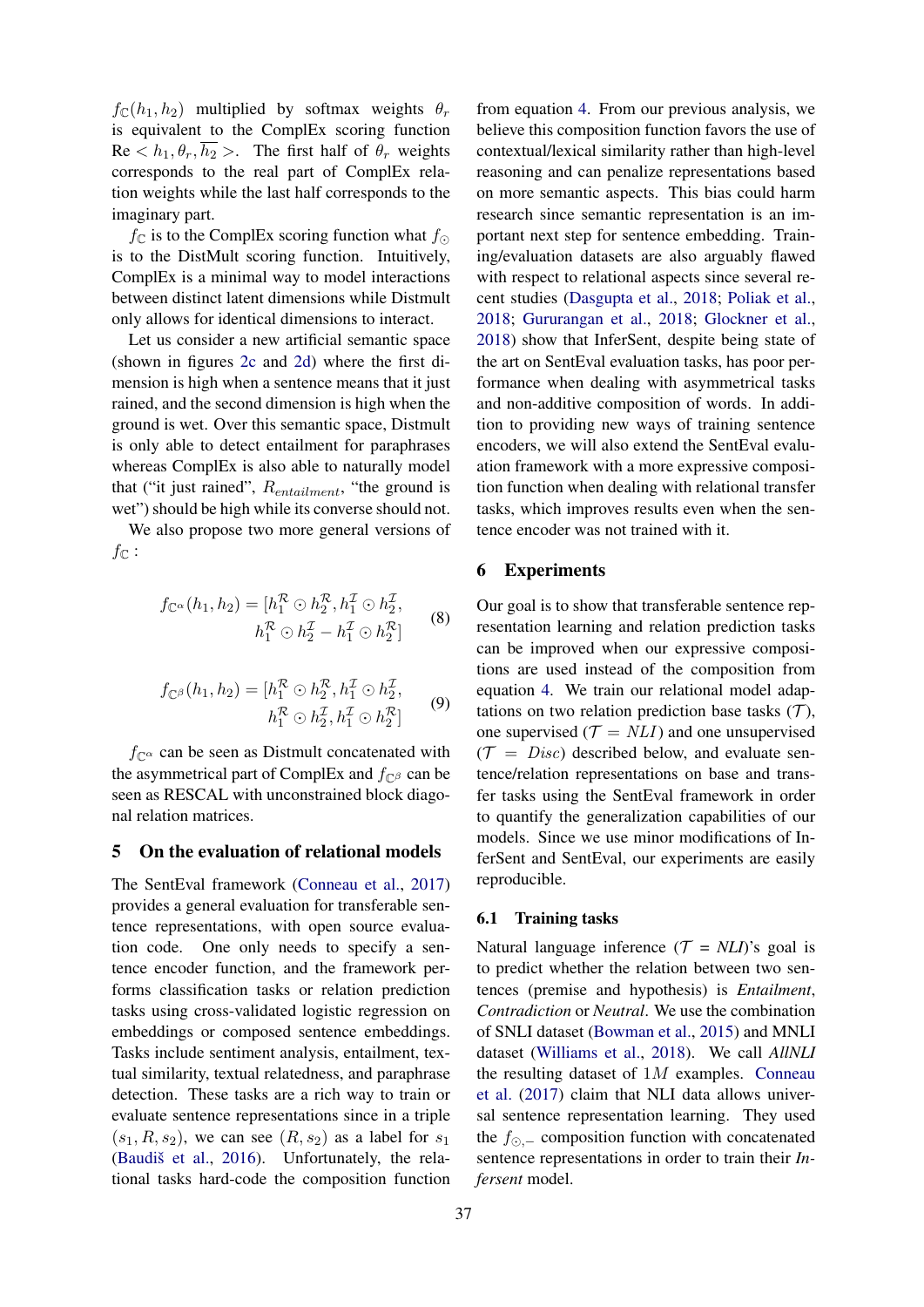<span id="page-5-0"></span>

| name                                                                                      | N                                           | task                                                                                                                                      |                            | representation(s) used                                                                                                      |
|-------------------------------------------------------------------------------------------|---------------------------------------------|-------------------------------------------------------------------------------------------------------------------------------------------|----------------------------|-----------------------------------------------------------------------------------------------------------------------------|
| MR<br><b>SUBJ</b><br><b>MPOA</b><br><b>TREC</b><br>$SICK^m_s$<br>$MRPC_s^m$<br>$PDTB_s^m$ | 11k<br>10k<br>11k<br>6k<br>10k<br>4k<br>17k | sentiment (movies)<br>subjectivity/objectivity<br>opinion polarity<br>question-type<br>NLI<br>paraphrase detection<br>discursive relation | 2<br>2<br>6<br>3<br>2<br>5 | $h_1$<br>$h_1$<br>$h_1$<br>$h_1$<br>$f_{m,s}(h_1,h_2)$<br>$(f_{m,s}(h_1,h_2) + (f_{m,s}(h_2,h_1))/2)$<br>$f_{m,s}(h_1,h_2)$ |
| <b>STS14</b>                                                                              | 4.5k                                        | similarity                                                                                                                                | -                          | $\cos(h_1, h_2)$                                                                                                            |

Table 2: Transfer evaluation tasks. N = number of training examples; C = number of classes if applicable.  $h_1, h_2$ are sentence representations,  $f_{m,s}$  a composition function from section [4.](#page-2-0)

We also train on the prediction of discourse connectives between sentences/clauses ( $\mathcal{T} = Disc$ ). Discourse connectives make discourse relations between sentences explicit. In the sentence *I live in Paris but I'm often elsewhere*, the word *but* highlights that there is a contrast between the two clauses it connects. We use Malmi et al.'s [\(2018\)](#page-9-14) dataset of selected 400k instances with 20 discourse connectives (e.g. *however*, *for example*) with the provided train/dev/test split. This dataset has no other supervision than the list of 20 con-nectives. [Nie et al.](#page-9-3) [\(2017\)](#page-9-3) used  $f_{\odot}$  – concatenated with the sum of sentence representations to train their model, *DisSent*, on a similar task and showed that their encoder was general enough to perform well on SentEval tasks. They use a dataset that is, at the time of writing, not publicly available.

## 6.2 Evaluation tasks

Table [2](#page-5-0) provides an overview of different transfer tasks that will be used for evaluation. We added another relation prediction task, the PDTB coarsegrained implicit discourse relation task, to Sent-Eval. This task involves predicting a discursive link between two sentences among {Comparison, Contingency, Entity based coherence, Expansion, Temporal}. We followed the setup of [Pitler et al.](#page-9-15) [\(2009\)](#page-9-15), without sampling negative examples in training. MRPC, PDTB and SICK will be tested with two composition functions: besides SentEval composition  $f_{\odot,-}$ , we will use  $f_{\mathcal{C}^{\beta},-}$  for transfer learning evaluation, since it has the most general multiplicative interaction and it does not penalize models that do not learn a translation. For all tasks except STS14, a cross-validated logistic regression is used on the sentence or relation representation. The evaluation of the STS14 task relies on Pearson or Spearman correlation between cosine similarity and the target. We force the composition function to be symmetrical on the MRPC task since paraphrase detection should be invariant to permutation of input sentences.

### 6.3 Setup

We want to compare the different instances of f. We follow the setup of Infersent [\(Conneau et al.,](#page-8-0) [2017\)](#page-8-0): we learn to encode sentences into  $h$  with a bi-directional LSTM using element-wise max pooling over time. The dimension size of  $h$  is 4096. Word embeddings are fixed GloVe with 300 dimensions, trained on Common Crawl 840B.<sup>[2](#page-5-1)</sup> Optimization is done with SGD and decreasing learning rate until convergence.

The only difference with regard to Infersent is the composition. Sentences are composed with six different compositions for training according to the following template:

$$
f_{m,s,1,2}(h_1,h_2) = [f_m(h_1,h_2), f_s(h_1,h_2), h_1,h_2]
$$
  
(10)

 $f_s$  (subtractive interaction) is in  $\{f_-, f_t\}$ ,  $f_m$ (multiplicative interaction) is in  $\{f_{\odot}, f_{\mathbb{C}^{\alpha}}, f_{\mathbb{C}^{\beta}}\}.$ We do not consider  $f_{\mathbb{C}}$  since it yielded inferior results in our early experiments using NLI and Sent-Eval development sets.

 $f_{m,s,1,2}(h_1, h_2)$  is fed directly to a softmax regression. Note that Infersent uses a multi-layer perceptron before the softmax, but uses only linear activations, so  $f_{\odot,-,1,2}(h_1, h_2)$  is analytically equivalent to Infersent when  $\mathcal{T} = NLI$ .

#### 6.4 Results

Having run several experiments with different initializations, the standard deviations between them do not seem to be negligible. We decided to take these into account when reporting scores, contrary to previous work [\(Kiros et al.,](#page-9-2) [2015;](#page-9-2) [Con](#page-8-0)[neau et al.,](#page-8-0) [2017\)](#page-8-0): we average the scores of 6 distinct runs for each task and use standard deviations

<span id="page-5-1"></span><sup>2</sup> https://nlp.stanford.edu/projects/glove/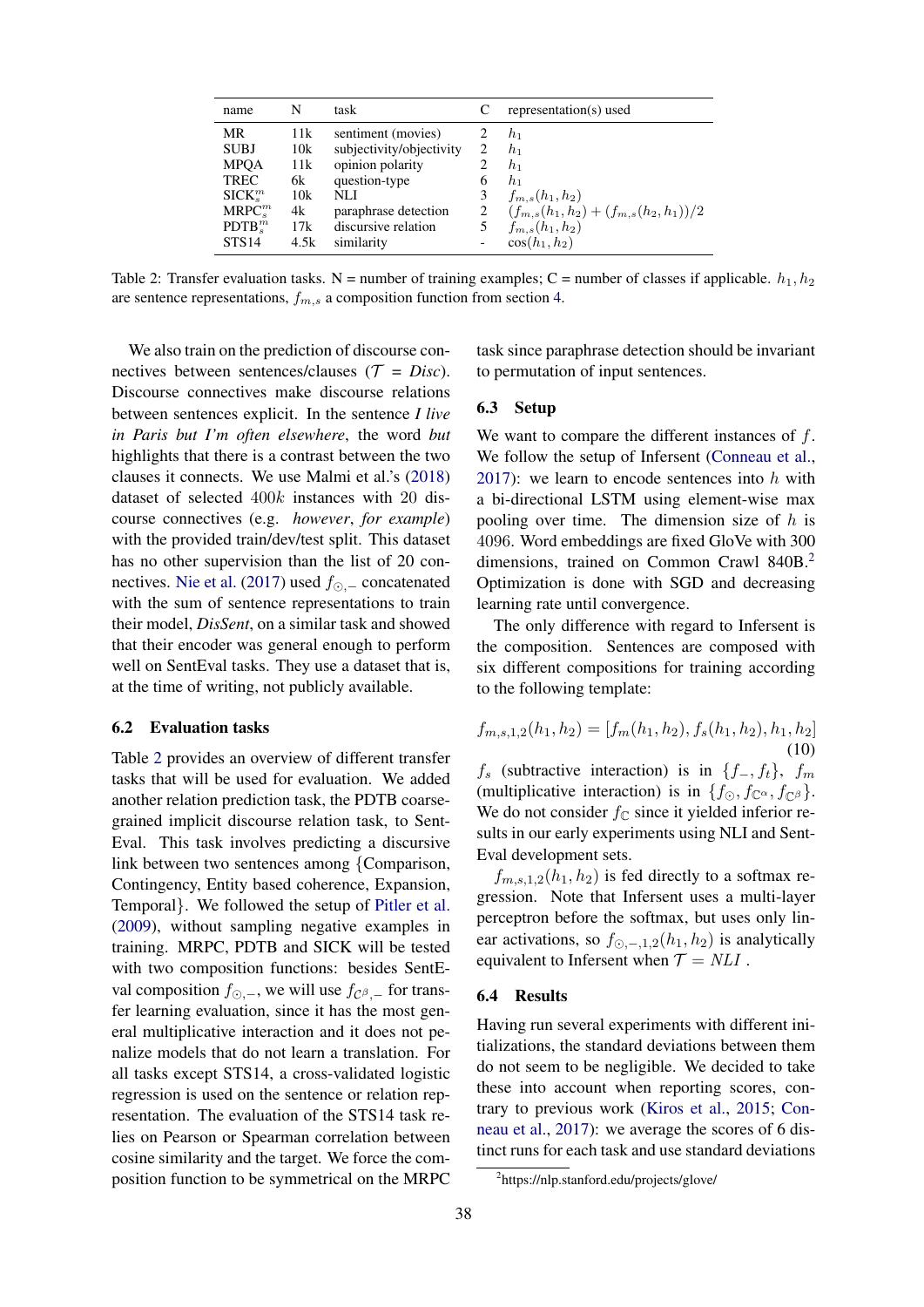<span id="page-6-0"></span>

| Models trained on natural language inference ( $\mathcal{T} = NLI$ ) |      |             |             |             |                |                |                |                   |      |      |
|----------------------------------------------------------------------|------|-------------|-------------|-------------|----------------|----------------|----------------|-------------------|------|------|
| m,s                                                                  | MR   | <b>SUBJ</b> | <b>MPOA</b> | <b>TREC</b> | $MRPC^{\odot}$ | $PDTB^{\odot}$ | $SICK^{\odot}$ | STS <sub>14</sub> |      | AVG  |
| $\odot$ , $-$                                                        | 81.2 | 92.7        | 90.4        | 89.6        | 76.1           | 46.7           | 86.6           | 69.5              | 84.2 | 79.1 |
| $\alpha$ , $-$                                                       | 81.4 | 92.8        | 90.5        | 89.6        | 75.4           | 46.6           | 86.7           | 69.5              | 84.3 | 79.1 |
| $\beta$ , $-$                                                        | 81.2 | 92.6        | 90.5        | 89.6        | 76             | 46.5           | 86.6           | 69.5              | 84.2 | 79.1 |
| $\odot$ , t                                                          | 81.1 | 92.7        | 90.5        | 89.7        | 76.5           | 46.4           | 86.5           | 70.0              | 84.8 | 79.2 |
| $\alpha, t$                                                          | 81.3 | 92.6        | 90.6        | 89.2        | 76.2           | 47.2           | 86.5           | 70.0              | 84.6 | 79.2 |
| $\beta, t$                                                           | 81.2 | 92.7        | 90.4        | 88.5        | 75.8           | 47.3           | 86.8           | 69.8              | 84.2 | 79.1 |

Table 3: SentEval and base task evaluation results for the models trained on natural language inference ( $\mathcal{T} = NLI$ ); AllNLI is used for training. All scores are accuracy percentages, except STS14, which is Pearson correlation percentage. AVG denotes the average of the SentEval scores.

<span id="page-6-1"></span>

| Models trained on discourse connective prediction ( $\mathcal{T} = Disc$ ) |      |             |             |      |                |                |                |       |      |      |
|----------------------------------------------------------------------------|------|-------------|-------------|------|----------------|----------------|----------------|-------|------|------|
| m,s                                                                        | MR   | <b>SUBJ</b> | <b>MPOA</b> | TREC | $MRPC^{\odot}$ | $PDTB^{\odot}$ | $SICK^{\odot}$ | STS14 |      | AVG  |
| $\odot$ , $-$                                                              | 80.4 | 92.7        | 90.2        | 89.5 | 74.5           | 47.3           | 83.2           | 57.9  | 35.7 | 77   |
| $\alpha$ , $-$                                                             | 80.4 | 92.9        | 90.2        | 90.2 | 75             | 47.9           | 83.3           | 57.8  | 35.9 | 77.2 |
| $\beta$ , $-$                                                              | 80.2 | 92.8        | 90.2        | 88.4 | 74.9           | 47.5           | 82.9           | 57.7  | 35.9 | 76.8 |
| $\odot$ , t                                                                | 80.2 | 92.8        | 90.2        | 90.4 | 74.6           | 48.5           | 83.4           | 58.6  | 36.1 | 77.3 |
| $\alpha, t$                                                                | 80.2 | 92.9        | 90.3        | 90.3 | 75.1           | 47.8           | 83.2           | 58.3  | 36.1 | 77.3 |
| $\beta, t$                                                                 | 80.2 | 92.8        | 90.3        | 89.7 | 74.4           | 47.9           | 83.7           | 58.2  | 35.7 | 77.2 |

Table 4: SentEval and base task evaluation results for the models trained on discourse connective prediction ( $\mathcal{T}$  = Disc). All scores are accuracy percentages, except STS14, which is Pearson correlation percentage. AVG denotes the average of the SentEval scores.

under normality assumption to compute signifi-cance. Table [3](#page-6-0) shows model scores for  $\mathcal{T} = NLI$ , while Table [4](#page-6-1) shows scores for  $\mathcal{T} = Disc$ . For comparison, Table [5](#page-7-0) shows a number of important models from previous work. Finally, in Table [6,](#page-7-1) we present results for sentence relation tasks that use an alternative composition function  $(f_{\mathbb{C}^{\beta}-})$  instead of the standard composition function used in SentEval.

For sentence representation learning, the baseline,  $f_{\odot}$  − composition already performs rather well, being on par with the InferSent scores of the original paper, as would be expected. However, macro-averaging all accuracies, it is the second worst performing model.  $f_{\mathbb{C}^{\alpha},t,1,2}$  is the best performing model, and all three best models use the translation ( $s = t$ ). On relational transfer tasks, training with  $f_{\mathbb{C}^{\alpha},t,1,2}$  and using complex  $\mathbb{C}^{\beta}$  for transfer (Table [6\)](#page-7-1) always outperforms the baseline  $(f_{\odot,-,1,2}$  with  $\odot$  − composition in Tables [3](#page-6-0) and [4\)](#page-6-1). Averaging accuracies of those transfer tasks, this result is significant for both training tasks at level  $p < 0.05$  (using Bonferroni correction accounting for the 5 comparisons). On base tasks and the average of non-relational transfer tasks (MR, MPQA, SUBJ, TREC), our proposed compositions are on average slightly better than  $f_{\odot,-,1,2}$ . Representations learned with our proposed compositions can

still be compared with simple cosine similarity: all three methods using the translational composition  $(s = t)$  very significantly outperform the baseline (significant at level  $p < 0.01$  with Bonferroni correction) on STS14 for  $\mathcal{T} = NLI$ . Thus, we believe  $f_{\mathcal{C}^{\alpha},t,1,2}$  has more robust results and could be a better default choice than  $f_{\odot,-,1,2}$  as composition for representation learning. [3](#page-6-2)

Additionally, using  $\mathbb{C}^{\beta}$  (Table [6\)](#page-7-1) instead of  $\odot$ (Tables [3](#page-6-0) and [4\)](#page-6-1) for transfer learning in relational transfer tasks (PDTB, MRPC, SICK) yields a significant improvement on average, even when  $m =$  $\odot$  was used for training ( $p < 0.001$ ). Therefore, we believe  $f_{\mathbb{C}^{\beta}-}$  is an interesting composition for inference or evaluation of models regardless of how they were trained.

# 7 Related work

There are numerous interactions between SRL and NLP. We believe that our framework merges two specific lines of work: relation prediction and modeling textual relational tasks.

Some previous NLP work focused on composition functions for relation prediction between

<span id="page-6-2"></span> $3$ Note that our compositions are also beneficial with regard to convergence speed: on average, each of our proposed compositions needed less epochs to converge than the baseline  $f_{\odot,-,1,2}$ , for both training tasks.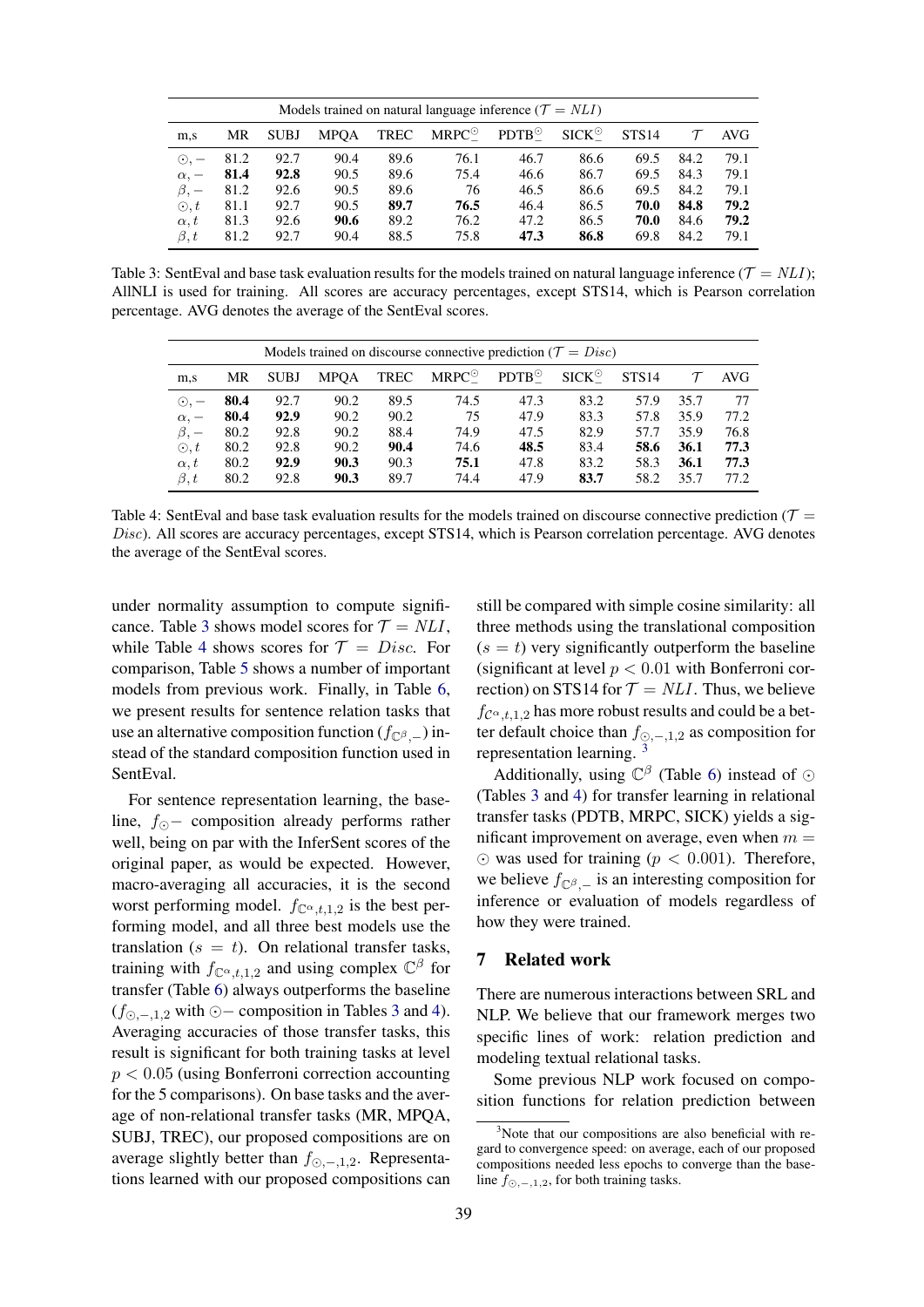<span id="page-7-0"></span>

| Comparison models |      |             |      |      |                                                               |          |                |       |      |  |  |
|-------------------|------|-------------|------|------|---------------------------------------------------------------|----------|----------------|-------|------|--|--|
| model             | MR   | <b>SUBJ</b> |      |      | $MPQA$ TREC $MRPC^{\odot}$ PDTB <sup><math>\odot</math></sup> |          | $SICK^{\odot}$ | STS14 | AVG  |  |  |
| Infersent         | 81.1 | 92.4        | 90.2 | 88.2 | 76.2                                                          | $46.7 -$ | 86.3           | 70    | 78.9 |  |  |
| SkipT             | 76.5 | 93.6        | 87.1 | 92.2 | 73                                                            |          | 82.3           | 29    |      |  |  |
| <b>BoW</b>        | 77.2 | 91.2        | 87.9 | 83   | 72.2                                                          | 43.9     | 78.4           | 54.6  | 73.6 |  |  |

<span id="page-7-1"></span>Table 5: Comparison models from previous work. InferSent represents the original results from [Conneau et al.](#page-8-0) [\(2017\)](#page-8-0), SkipT is SkipThought from [Kiros et al.](#page-9-2) [\(2015\)](#page-9-2), and BoW is our re-evaluation of GloVe Bag of Words from [Conneau et al.](#page-8-0) [\(2017\)](#page-8-0). AVG denotes the average of the SentEval scores..

|                          |                | $\mathcal{T} = Disc$ |      |      | $\mathcal{T} = NLI$                              |                         |                    |            |  |
|--------------------------|----------------|----------------------|------|------|--------------------------------------------------|-------------------------|--------------------|------------|--|
| m,s                      | $MRPC^{\beta}$ |                      |      |      | $PDTB^{\beta}$ $SICK^{\beta}$ AVG $MRPC^{\beta}$ | $\mathbf{PDTB}^\beta_-$ | $SICK_{-}^{\beta}$ | <b>AVG</b> |  |
| $\odot$ , $-$            | 74.8           | 48.2                 | 83.6 | 68.9 | 76.2                                             | 47.2                    | 86.9               | 70.1       |  |
| $\alpha, -\beta, -\beta$ | 74.9           | 49.3                 | 83.8 | 69.3 | 75.9                                             | 47.1                    | 86.9               | 70         |  |
|                          | 75             | 48.8                 | 83.4 | 69.1 | 75.8                                             | 47                      | 87                 | 69.9       |  |
| $\odot, t$               | 74.9           | 48.7                 | 83.6 | 69.1 | 76.2                                             | 47.8                    | 86.8               | 70.3       |  |
| $\alpha, t$              | 75.2           | 48.6                 | 83.5 | 69.1 | 76.2                                             | 47.6                    | 87.3               | 70.4       |  |
| $\beta, t$               | 74.6           | 48.9                 | 83.9 | 69.1 | 76.2                                             | 47.8                    | 87                 | 70.3       |  |

Table 6: Results for sentence relation tasks using an alternative composition function ( $f_{\mathbb{C}^\beta,-}$ ) during evaluation. AVG denotes the average of the three tasks.

text fragments, even though they ignored SRL and only dealt with word units. Word2vec [\(Mikolov](#page-9-8) [et al.,](#page-9-8) [2013\)](#page-9-8) has sparked a great interest for this task with word analogies in the latent space. [Levy & Goldberg](#page-9-16) [\(2014\)](#page-9-16) explored different scoring functions between words, notably for analogies. Hypernymy relations were also studied, by [Chang et al.](#page-8-15) [\(2018\)](#page-8-15) and [Fu et al.](#page-8-16) [\(2014\)](#page-8-16). [Levy et al.](#page-9-17) [\(2015\)](#page-9-17) proposed tailored scoring functions. Even the skipgram model [\(Mikolov et al.,](#page-9-8) [2013\)](#page-9-8) can be formulated as finding relations between context and target words. We did not empirically explore textual relational learning at the word level, but we believe that it would fit in our framework, and could be tested in future studies. Numerous approaches [\(Chen et al.,](#page-8-7) [2017b;](#page-8-7) [Seok et al.,](#page-9-18) [2016;](#page-9-18) [Gong et al.,](#page-8-8) [2018;](#page-8-8) [Joshi et al.,](#page-9-19) [2019\)](#page-9-19) were proposed to predict inference relations between sentences, but don't explicitely use sentence embeddings. Instead, they encode sentences jointly, possibly with the help of previously cited word compositions, therefore it would also be interesting to try applying our techniques within their framework.

Some modeling aspects of textual relational learning have been formally investigated by Baudiš et al.  $(2016)$ . They noticed the genericity of relational problems and explored multi-task and transfer learning on relational tasks. Their work is complementary to ours since their framework unifies tasks while ours unifies composition func-

tions. Subsequent approaches use relational tasks for training and evaluation on specific datasets [\(Conneau et al.,](#page-8-0) [2017;](#page-8-0) [Nie et al.,](#page-9-3) [2017\)](#page-9-3).

# 8 Conclusion

We have demonstrated that a number of existing models used for textual relational learning rely on composition functions that are already used in Statistical Relational Learning. By taking into account previous insights from SRL, we proposed new composition functions and evaluated them. These composition functions are all simple to implement and we hope that it will become standard to try them on relational problems. Larger scale data might leverage these more expressive compositions, as well as more compositional, asymmetric, and arguably more realistic datasets [\(Dasgupta](#page-8-11) [et al.,](#page-8-11) [2018;](#page-8-11) [Gururangan et al.,](#page-8-12) [2018\)](#page-8-12). Finally, our compositions can also be helpful to improve interpretability of embeddings, since they can help measure relation prediction asymmetry. Analogies through translations helped interpreting word embeddings, and perhaps anlyzing our learned  $t$ translation could help interpreting sentence embeddings.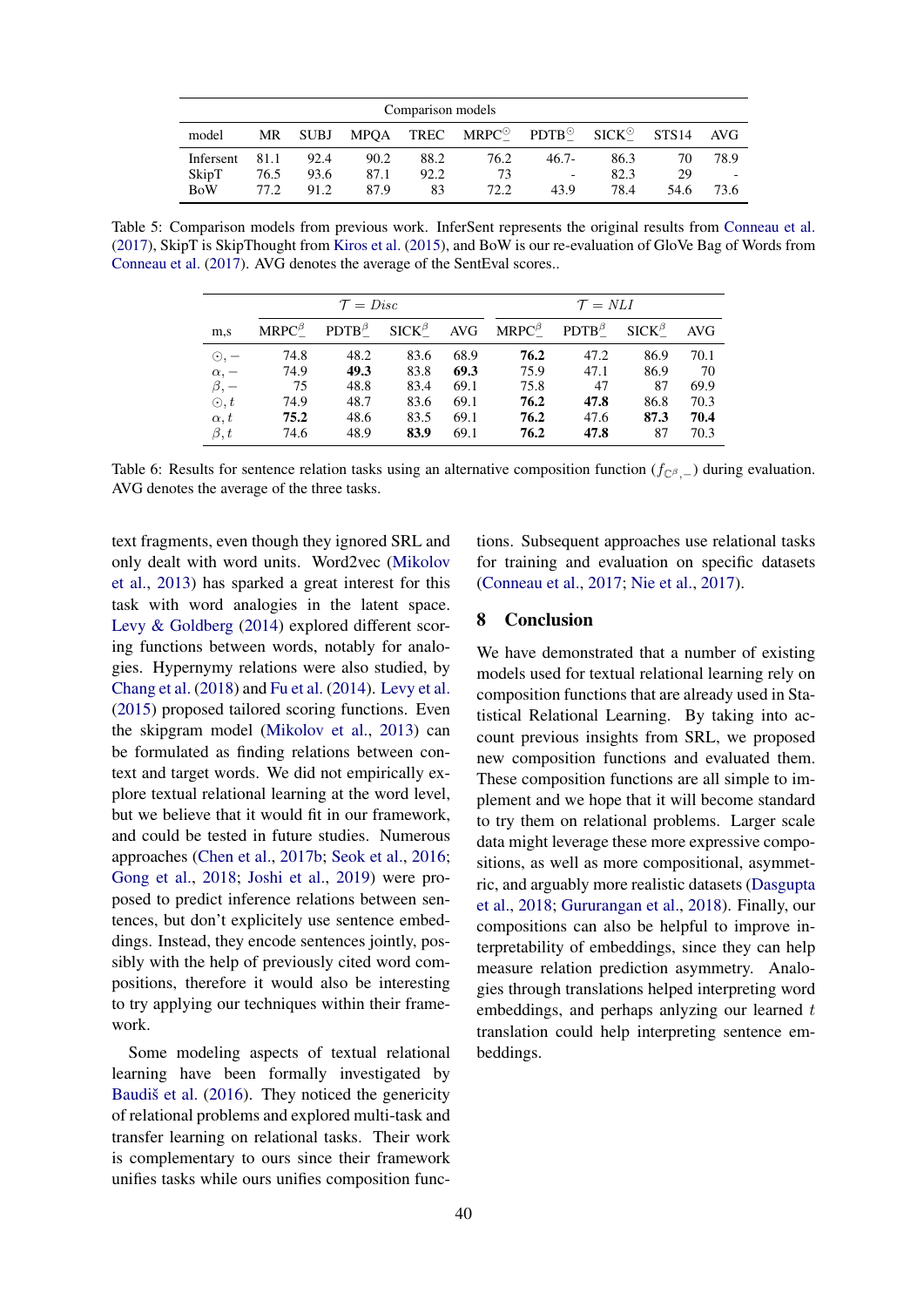#### References

- <span id="page-8-3"></span>Isaac K E Ampomah, Seong-bae Park, and Sang-jo Lee. A Sentence-to-Sentence Relation Network for Recognizing Textual Entailment. *World Academy of Science, Engineering and Technology International Journal of Computer and Information Engineering*, 10(12):1955–1958, 2016.
- <span id="page-8-1"></span>Petr Baudiš, Jan Pichl, Tomáš Vyskočil, and Jan Šedivý. Sentence Pair Scoring: Towards Unified Framework for Text Comprehension. 2016. URL <http://arxiv.org/abs/1603.06127>.
- <span id="page-8-5"></span>Antoine Bordes, Xavier Glorot, Jason Weston, and A Semantic Matching Energy Function for Learning with Multi-relational Data. *Machine Learning*, 2013a. ISSN 0885-6125. doi: 10.1007/s10994-013-5363-6. URL [http:](http://arxiv.org/abs/1301.3485) [//arxiv.org/abs/1301.3485](http://arxiv.org/abs/1301.3485).
- <span id="page-8-6"></span>Antoine Bordes, Nicolas Usunier, Jason Weston, and Oksana Yakhnenko. Translating Embeddings for Modeling Multi-Relational Data. *Advances in NIPS*, 26:2787–2795, 2013b. ISSN 10495258. doi: 10. 1007/s13398-014-0173-7.2.
- <span id="page-8-14"></span>Samuel R Bowman, Gabor Angeli, Christopher Potts, and Christopher D Manning. A large annotated corpus for learning natural language inference. *Proceedings of the 2015 Conference on Empirical Methods in Natural Language Processing,Lisbon, Portugal, 17-21 September 2015*, (September):632–642, 2015. ISSN 9781941643327.
- <span id="page-8-15"></span>Haw-Shiuan Chang, Ziyun Wang, Luke Vilnis, and Andrew McCallum. Distributional inclusion vector embedding for unsupervised hypernymy detection. In *Proceedings of the 2018 Conference of the North American Chapter of the Association for Computational Linguistics: Human Language Technologies, Volume 1 (Long Papers)*, pp. 485–495, New Orleans, Louisiana, June 2018. Association for Computational Linguistics. doi: 10.18653/v1/ N18-1045. URL [https://www.aclweb.org/](https://www.aclweb.org/anthology/N18-1045) [anthology/N18-1045](https://www.aclweb.org/anthology/N18-1045).
- <span id="page-8-10"></span>Dawn Chen, Joshua C. Peterson, and Tom Griffiths. Evaluating vector-space models of analogy. In *Proceedings of the 39th Annual Meeting of the Cognitive Science Society, CogSci 2017, London, UK, 16-29 July 2017*, 2017a. URL [https://mindmodeling.org/](https://mindmodeling.org/cogsci2017/papers/0340/index.html) [cogsci2017/papers/0340/index.html](https://mindmodeling.org/cogsci2017/papers/0340/index.html).
- <span id="page-8-7"></span>Qian Chen, Xiaodan Zhu, Zhen-Hua Ling, Si Wei, Hui Jiang, and Diana Inkpen. Enhanced lstm for natural language inference. In Regina Barzilay and Min-Yen Kan (eds.), *ACL (1)*, pp. 1657– 1668. Association for Computational Linguistics, 2017b. ISBN 978-1-945626-75-3. URL [http://dblp.uni-trier.de/db/conf/](http://dblp.uni-trier.de/db/conf/acl/acl2017-1.html#ChenZLWJI17) [acl/acl2017-1.html#ChenZLWJI17](http://dblp.uni-trier.de/db/conf/acl/acl2017-1.html#ChenZLWJI17).
- <span id="page-8-0"></span>Alexis Conneau, Douwe Kiela, Holger Schwenk, Loic Barrault, and Antoine Bordes. Supervised Learning

of Universal Sentence Representations from Natural Language Inference Data. *Emnlp*, 2017.

- <span id="page-8-11"></span>Ishita Dasgupta, Demi Guo, Andreas Stuhlmüller, Samuel J. Gershman, and Noah D. Goodman. Evaluating Compositionality in Sentence Embeddings. (2011), 2018. URL [http://arxiv.org/abs/](http://arxiv.org/abs/1802.04302) [1802.04302](http://arxiv.org/abs/1802.04302).
- <span id="page-8-9"></span>Jacob Devlin, Ming-Wei Chang, Kenton Lee, and Kristina Toutanova. Bert: Pre-training of deep bidirectional transformers for language understanding. *arXiv preprint arXiv:1810.04805*, 2018.
- <span id="page-8-16"></span>Ruiji Fu, Jiang Guo, Bing Qin, Wanxiang Che, Haifeng Wang, and Ting Liu. Learning semantic hierarchies via word embeddings. In *Proceedings of the 52nd Annual Meeting of the Association for Computational Linguistics (Volume 1: Long Papers)*, pp. 1199–1209, Baltimore, Maryland, June 2014. Association for Computational Linguistics. doi: 10.3115/v1/P14-1113. URL [https://www.](https://www.aclweb.org/anthology/P14-1113) [aclweb.org/anthology/P14-1113](https://www.aclweb.org/anthology/P14-1113).
- <span id="page-8-4"></span>Lise Getoor and Ben Taskar. *Introduction to Statistical Relational Learning (Adaptive Computation and Machine Learning)*. The MIT Press, 2007. ISBN 0262072882.
- <span id="page-8-13"></span>Max Glockner, Vered Shwartz, and Yoav Goldberg. Breaking NLI Systems with Sentences that Require Simple Lexical Inferences. *Proceedings of the 56th Annual Meeting of the Association for Computational Linguistics (Short Papers)*, (3):1–6, 2018. URL [http://arxiv.org/abs/1805.](http://arxiv.org/abs/1805.02266) [02266](http://arxiv.org/abs/1805.02266).
- <span id="page-8-8"></span>Yichen Gong, Heng Luo, and Jian Zhang. Natural language inference over interaction space. In *International Conference on Learning Representations*, 2018. URL [https://openreview.](https://openreview.net/forum?id=r1dHXnH6-) [net/forum?id=r1dHXnH6-](https://openreview.net/forum?id=r1dHXnH6-).
- <span id="page-8-12"></span>Suchin Gururangan, Swabha Swayamdipta, Omer Levy, Roy Schwartz, Samuel Bowman, and Noah A. Smith. Annotation artifacts in natural language inference data. In *Proceedings of the 2018 Conference of the North American Chapter of the Association for Computational Linguistics: Human Language Technologies, Volume 2 (Short Papers)*, pp. 107– 112, New Orleans, Louisiana, June 2018. Association for Computational Linguistics. doi: 10.18653/ v1/N18-2017. URL [https://www.aclweb.](https://www.aclweb.org/anthology/N18-2017) [org/anthology/N18-2017](https://www.aclweb.org/anthology/N18-2017).
- <span id="page-8-2"></span>Sohail Hooda and Leila Kosseim. Argument labeling of explicit discourse relations using lstm neural networks. In *Proceedings of the International Conference Recent Advances in Natural Language Processing, RANLP 2017*, pp. 309–315, Varna, Bulgaria, September 2017. IN-COMA Ltd. doi: 10.26615/978-954-452-049-6 042. URL [https://doi.org/10.26615/](https://doi.org/10.26615/978-954-452-049-6_042) [978-954-452-049-6\\_042](https://doi.org/10.26615/978-954-452-049-6_042).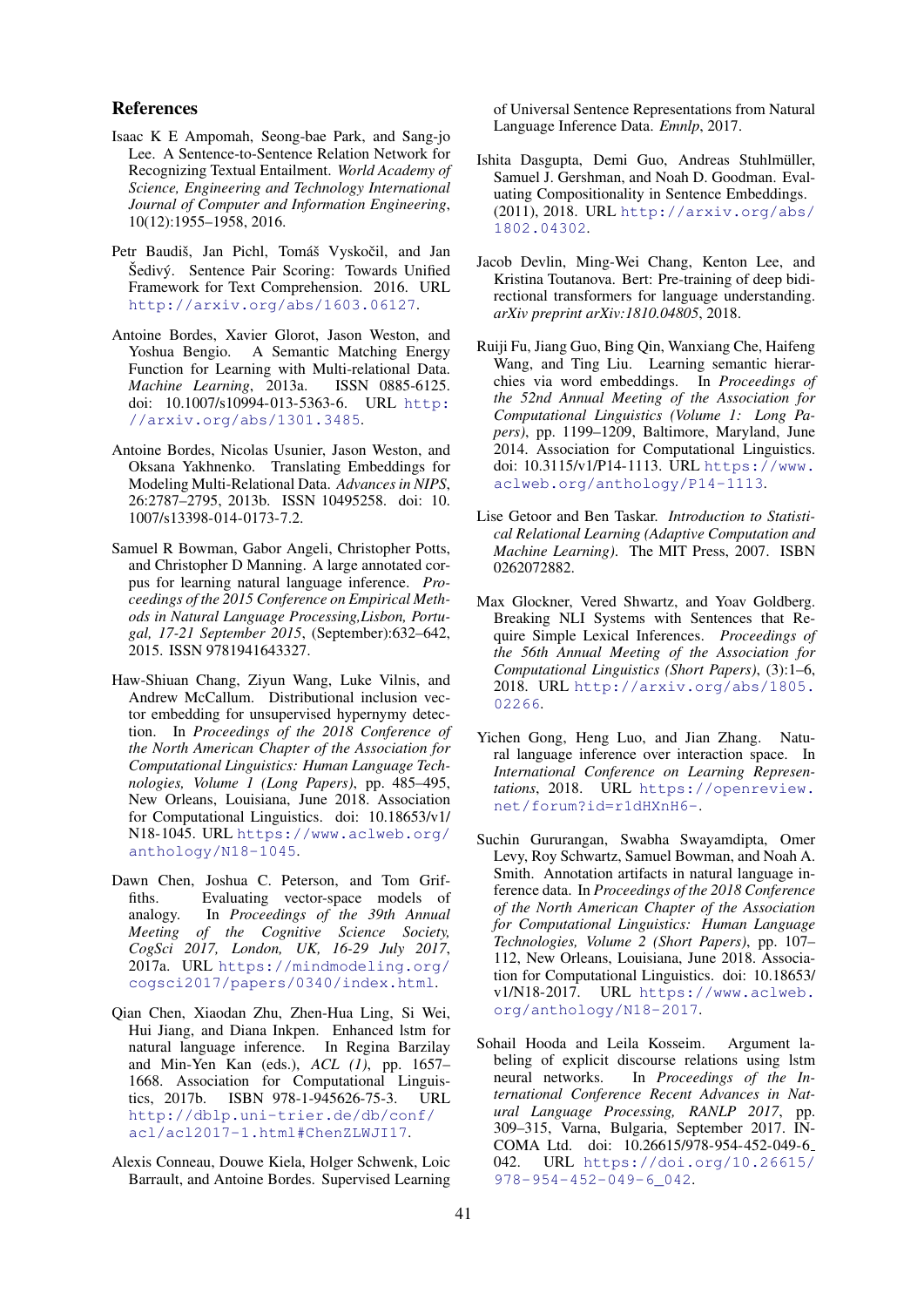- <span id="page-9-1"></span>Yacine Jernite, Samuel R. Bowman, and David Sontag. Discourse-Based Objectives for Fast Unsupervised Sentence Representation Learning. 2017. URL <http://arxiv.org/abs/1705.00557>.
- <span id="page-9-19"></span>Mandar Joshi, Eunsol Choi, Omer Levy, Daniel S. Weld, and Luke Zettlemoyer. pair2vec: Compositional word-pair embeddings for cross-sentence inference. In *NAACL*, 2019. URL [http://arxiv.](http://arxiv.org/abs/1810.08854) [org/abs/1810.08854](http://arxiv.org/abs/1810.08854).
- <span id="page-9-2"></span>Ryan Kiros, Yukun Zhu, Ruslan R Salakhutdinov, Richard Zemel, Raquel Urtasun, Antonio Torralba, and Sanja Fidler. Skip-thought vectors. In *Advances in neural information processing systems*, pp. 3294– 3302, 2015.
- <span id="page-9-10"></span>Timothée Lacroix, Nicolas Usunier, and Guillaume Obozinski. Canonical tensor decomposition for knowledge base completion. In *ICML*, 2018.
- <span id="page-9-16"></span>Omer Levy and Yoav Goldberg. Linguistic Regularities in Sparse and Explicit Word Representations. *Proceedings of the Eighteenth Conference on Computational Natural Language Learning*, pp. 171–180, 2014. doi: 10.3115/ URL [http://aclweb.org/](http://aclweb.org/anthology/W14-1618) [anthology/W14-1618](http://aclweb.org/anthology/W14-1618).
- <span id="page-9-17"></span>Omer Levy, Steffen Remus, Chris Biemann, and Ido Dagan. Do Supervised Distributional Methods Really Learn Lexical Inference Relations? *Naacl-2015*, pp. 970–976, 2015. URL [http://www.aclweb.org/anthology/N/](http://www.aclweb.org/anthology/N/N15/N15-1098.pdf) [N15/N15-1098.pdf](http://www.aclweb.org/anthology/N/N15/N15-1098.pdf).
- <span id="page-9-9"></span>Hanxiao Liu, Yuexin Wu, and Yiming Yang. Analogical Inference for Multi-Relational Embeddings. *Icml*, 2017. ISSN 1938-7228. URL [http://](http://arxiv.org/abs/1705.02426) [arxiv.org/abs/1705.02426](http://arxiv.org/abs/1705.02426).
- <span id="page-9-0"></span>Lajanugen Logeswaran, Honglak Lee, and Dragomir Radev. Sentence Ordering using Recurrent Neural Networks. pp. 1–15, 2016. URL [http://](http://arxiv.org/abs/1611.02654) [arxiv.org/abs/1611.02654](http://arxiv.org/abs/1611.02654).
- <span id="page-9-4"></span>Lajanugen Logeswaran, Honglak Lee, and Dragomir R. Radev. Sentence ordering and coherence modeling using recurrent neural networks. In *Proceedings of the Thirty-Second AAAI Conference on Artificial Intelligence, (AAAI-18), the 30th innovative Applications of Artificial Intelligence (IAAI-18), and the 8th AAAI Symposium on Educational Advances in Artificial Intelligence (EAAI-18), New Orleans, Louisiana, USA, February 2-7, 2018*, pp. 5285–5292, 2018. URL [https://www.aaai.org/ocs/index.](https://www.aaai.org/ocs/index.php/AAAI/AAAI18/paper/view/17011) [php/AAAI/AAAI18/paper/view/17011](https://www.aaai.org/ocs/index.php/AAAI/AAAI18/paper/view/17011).
- <span id="page-9-14"></span>Eric Malmi, Daniele Pighin, Sebastian Krause, and Mikhail Kozhevnikov. Automatic prediction of discourse connectives. In *Proceedings of the 11th Language Resources and Evaluation Conference*, Miyazaki, Japan, May 2018. European Language Resource Association. URL [https://www.](https://www.aclweb.org/anthology/L18-1260) [aclweb.org/anthology/L18-1260](https://www.aclweb.org/anthology/L18-1260).
- <span id="page-9-8"></span>Tomas Mikolov, Kai Chen, Greg Corrado, and Jeffrey Dean. Distributed Representations of Words and Phrases and their Compositionality. *Nips*, pp. 1–9, 2013. ISSN 10495258. doi: 10.1162/jmlr.2003.3. 4-5.951.
- <span id="page-9-6"></span>Lili Mou, Rui Men, Ge Li, Yan Xu, Lu Zhang, Rui Yan, and Zhi Jin. Natural language inference by tree-based convolution and heuristic matching. In *Proceedings of the 54th Annual Meeting of the Association for Computational Linguistics (Volume 2: Short Papers)*, pp. 130–136, Berlin, Germany, August 2016. Association for Computational Linguistics. doi: 10.18653/v1/P16-2022. URL [https://](https://www.aclweb.org/anthology/P16-2022) [www.aclweb.org/anthology/P16-2022](https://www.aclweb.org/anthology/P16-2022).
- <span id="page-9-5"></span>Jonas Mueller and Aditya Thyagarajan. Siamese Recurrent Architectures for Learning Sentence Similarity. In *AAAI*, pp. 2786–2792, 2016.
- <span id="page-9-7"></span>Maximilian Nickel, Volker Tresp, and Hans-Peter Kriegel. A Three-Way Model for Collective Learning on Multi-Relational Data. *Icml*, pp. 809—-816, 2011.
- <span id="page-9-3"></span>Allen Nie, Erin D. Bennett, and Noah D. Goodman. DisSent: Sentence Representation Learning from Explicit Discourse Relations. 2017. URL [http:](http://arxiv.org/abs/1710.04334) [//arxiv.org/abs/1710.04334](http://arxiv.org/abs/1710.04334).
- <span id="page-9-15"></span>Emily Pitler, Annie Louis, and Ani Nenkova. Automatic sense prediction for implicit discourse relations in text. *Proceedings of the Joint Conference of the 47th Annual Meeting of the ACL and the 4th International Joint Conference on Natural Language Processing of the AFNLP Volume 2 ACLIJCNLP 09*, 2(August):683–691, 2009. doi: 10.3115/1690219. 1690241. URL [http://www.aclweb.org/](http://www.aclweb.org/anthology/P/P09/P09-1077) [anthology/P/P09/P09-1077](http://www.aclweb.org/anthology/P/P09/P09-1077).
- <span id="page-9-13"></span>Adam Poliak, Jason Naradowsky, Aparajita Haldar, Rachel Rudinger, and Benjamin Van Durme. Hypothesis Only Baselines in Natural Language Inference. *Proceedings of the 7th Joint Conference on Lexical and Computational Semantics*, (1):180–191, 2018.
- <span id="page-9-12"></span>Alec Radford, Karthik Narasimhan, Tim Salimans, and Ilya Sutskever. Improving language understanding by generative pre-training. [https:](https://www.cs.ubc.ca/~amuham01/LING530/papers/radford2018improving.pdf) [//www.cs.ubc.ca/˜amuham01/LING530/](https://www.cs.ubc.ca/~amuham01/LING530/papers/radford2018improving.pdf) [papers/radford2018improving.pdf](https://www.cs.ubc.ca/~amuham01/LING530/papers/radford2018improving.pdf), 2018.
- <span id="page-9-11"></span>Min Joon Seo, Aniruddha Kembhavi, Ali Farhadi, and Hannaneh Hajishirzi. Bidirectional attention flow for machine comprehension. In *5th International Conference on Learning Representations, ICLR 2017, Toulon, France, April 24-26, 2017, Conference Track Proceedings*, 2017. URL [https://](https://openreview.net/forum?id=HJ0UKP9ge) [openreview.net/forum?id=HJ0UKP9ge](https://openreview.net/forum?id=HJ0UKP9ge).
- <span id="page-9-18"></span>Miran Seok, Hye-Jeong Song, Chan-Young Park, Jong-Dae Kim, and Yu-Seop Kim. Named Entity Recognition using Word Embedding as a Feature 1. *International Journal of Software Engineering and Its Applications*, 10(2):93–104, 2016.